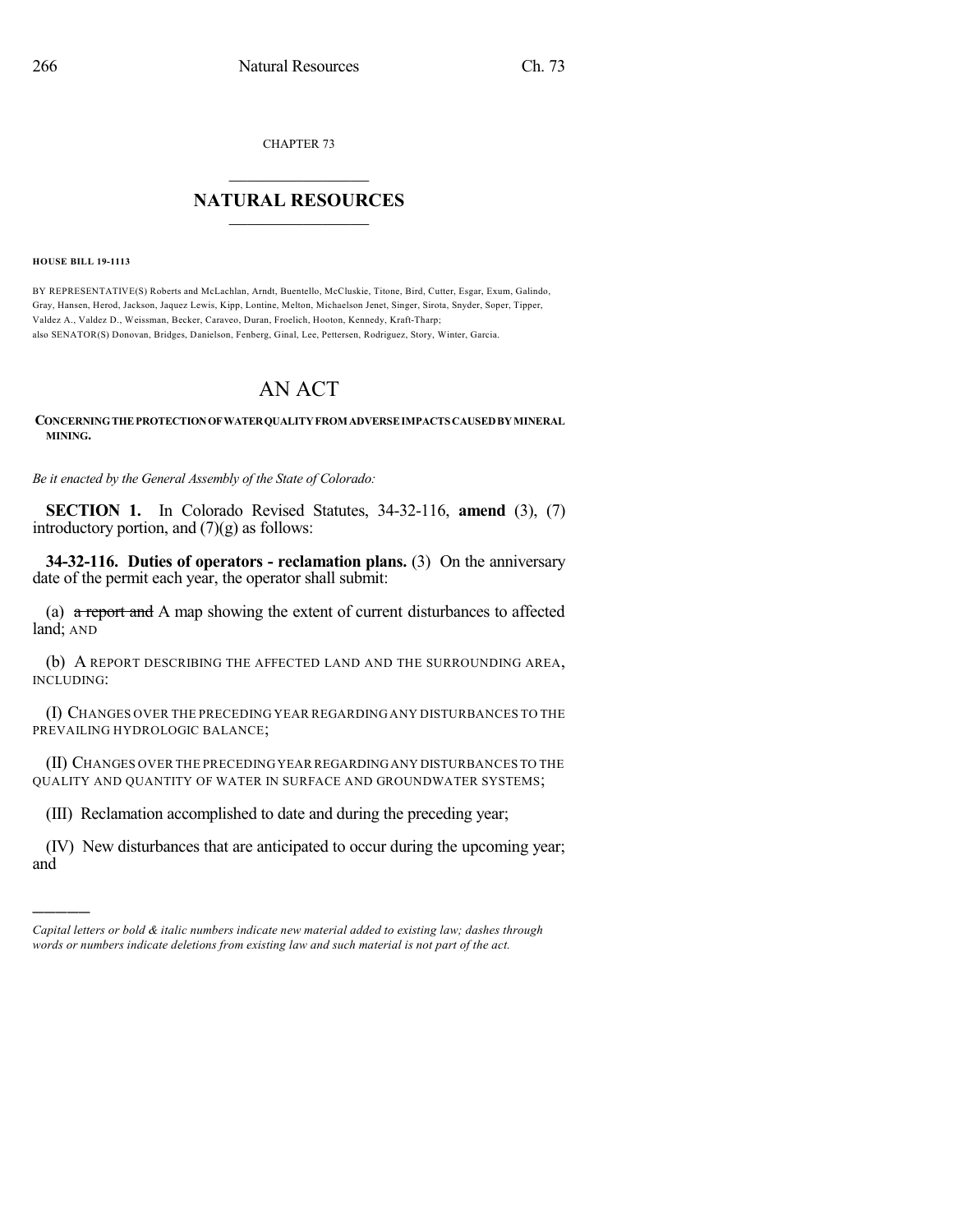(V) Reclamation that will be performed during the upcoming year.

(7) Reclamation plans and the implementation thereof shall OF RECLAMATION PLANS MUST conform to the following general requirements:

 $(g)$ (I) Disturbances to the prevailing hydrologic balance of the affected land and of the surrounding area and to the quality and quantity of water in surface and groundwater systems both during and after the mining operation and during reclamation shall be minimized.

(II) EXCEPT AS SPECIFIED IN SUBSECTIONS  $(7)(g)(III)$  AND  $(7)(g)(IV)$  OF THIS SECTION, A RECLAMATION PLAN FOR A NEW OR AMENDED PERMIT MUST DEMONSTRATE, BY SUBSTANTIAL EVIDENCE, A REASONABLY FORESEEABLE END DATE FOR ANY WATER QUALITY TREATMENT NECESSARY TO ENSURE COMPLIANCE WITH APPLICABLE WATER OUALITY STANDARDS.

(III) THE BOARD MAY APPROVE A RECLAMATION PLAN THAT LACKS SUBSTANTIAL EVIDENCE OF A REASONABLY FORESEEABLE END DATE FOR ANY NECESSARY WATER QUALITY TREATMENT IF THE NEW OR AMENDED PERMIT INCLUDES AN ENVIRONMENTAL PROTECTION PLAN AND RECLAMATION PLAN ADEQUATE TO ENSURE COMPLIANCE WITH APPLICABLE WATER QUALITY STANDARDS AND UPON MAKING A WRITTEN DETERMINATION:

(A) FOR AN AMENDED RECLAMATION PLAN, EXCEPT AS PROVIDED IN SUBSECTION  $(7)(g)(III)(B)$  OF THIS SECTION, THAT THE WATER QUALITY IMPACTS THAT HAVE OCCURRED OR ARE OCCURRING FOR WHICH NO REASONABLY FORESEEABLE END DATE FOR WATER QUALITY TREATMENT CAN BE ESTABLISHED WERE EITHER UNFORESEEN AT THE TIME OF APPROVAL OF THE RECLAMATION PLAN OR EXISTING AT A MINE SITE PERMITTED BEFORE JANUARY 1, 2019; OR

(B) FOR A NEW OR AMENDED RECLAMATION PLAN FOR A PERMIT INVOLVING A SITE THAT WAS PREVIOUSLY MINED BUT WAS NOT PERMITTED AS OF JANUARY 1, 2019, THAT EXISTING WATER QUALITY CONDITIONS DO NOT MEET APPLICABLE WATER QUALITY STANDARDS AND NO REASONABLY FORESEEABLE END DATE FOR WATER QUALITY TREATMENT CAN BE ESTABLISHED.

(IV) THE BOARD MAY APPROVE A NEW RECLAMATION PLAN THAT LACKS SUBSTANTIAL EVIDENCE OF A REASONABLY FORESEEABLE END DATE FOR ANY NECESSARY WATER QUALITY TREATMENT IF A PERMIT APPLICATION IS SUBMITTED AND THE RECLAMATION PLAN IS LIMITED TO RECLAMATION OF ALREADY-MINED ORE OR OTHER WASTE MATERIALS, INCLUDING MINE DRAINAGE OR RUNOFF, AS PART OF A CLEANUP.

(V) Nothing in this paragraph (g) shall be construed to allow SUBSECTION (7)(g) ALLOWS the operator to avoid compliance with other APPLICABLE statutory provisions governing well permits, and augmentation requirements, and replacement plans. when applicable.

**SECTION 2.** In Colorado Revised Statutes, 34-32-117, **amend** (4)(b)(I), (6)(b), and  $(6)(c)$ ; and **repeal**  $(3)(f)(VI)$  and  $(3)(f)(VII)$  as follows: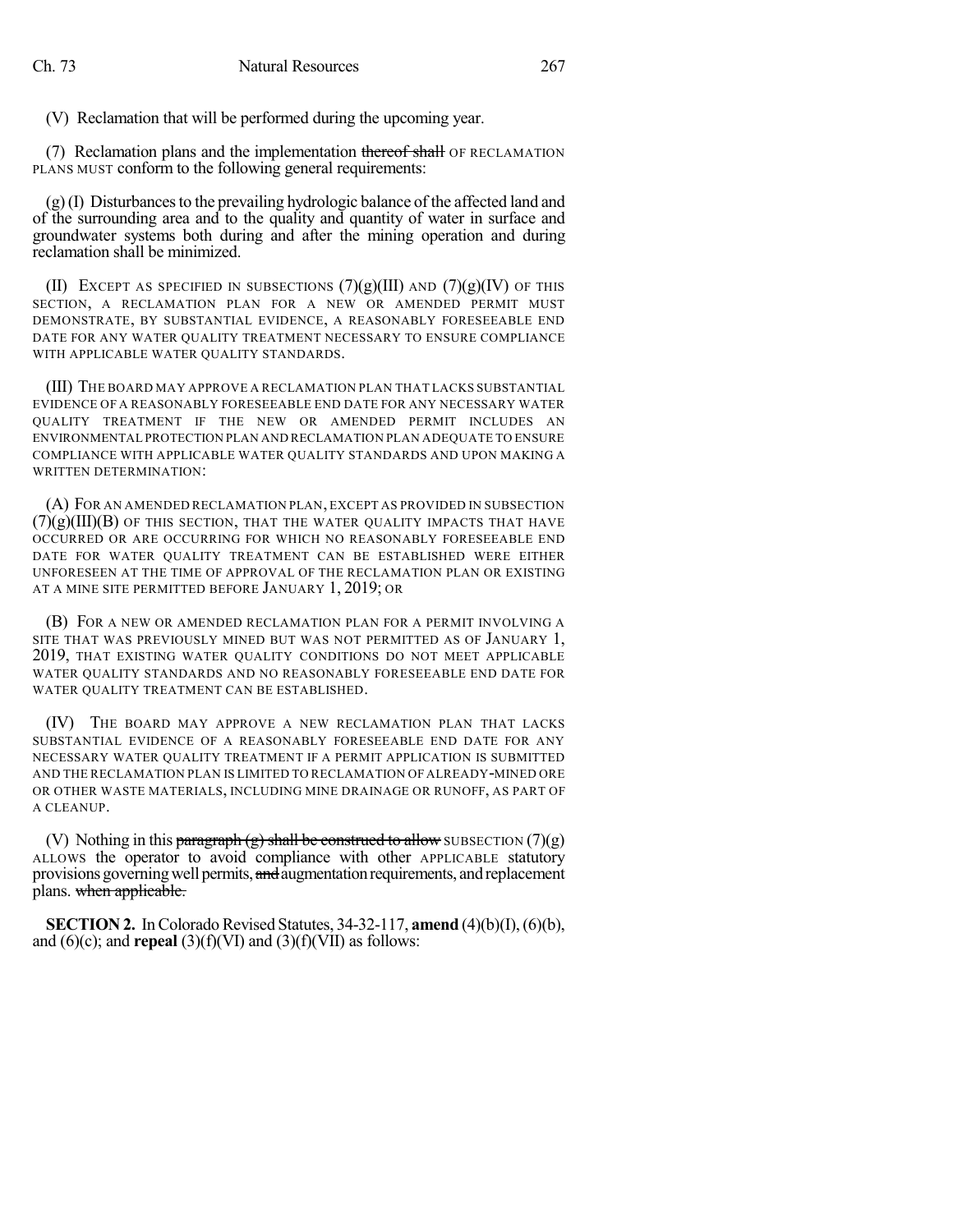**34-32-117. Warranties of performance - warranties of financial responsibility - release of warranties - applicability - repeal.** (3) (f) Proof of financial responsibility may consist of any one or more of the following, subject to approval by the board:

(VI)  $\overline{A}$  certified financial statement for the financial warrantor's most recent fiscal year and a certification by an independent auditor that:

(A) The financial warrantor is the issuer of one or more currently outstanding senior credit obligations that have been rated by a nationally recognized rating organization;

(B) Said obligations enjoy a rating of 'A' or better; and

(C) At the close of the financial warrantor's mostrecent fiscal year, his or her net worth was equal to or greater than two times the amount of all financial warranties;

(VII) A certified financial statement for the financial warrantor's most recent fiscal year and a certification by an independent auditor that as of the close of said year:

(A) The financial warrantor's net worth was at least ten million dollars and was equal to or greater than two times the amount of all financial warranties;

(B) The financial warrantor's tangible fixed assets in the United States were worth at least twenty million dollars;

(C) The financial warrantor's total liabilities-to-net-worth ratio was not more than two to one; and

(D) The financial warrantor's net income, excluding nonrecurring items, was positive. Nonrecurring items which affect net income should be stated in order to determine if they materially affect self-bonding capacity.

(4) (b) (I) In any single year during the life of a permit, the amount of required financial warranties shall MUST not exceed the estimated cost of fully reclaiming all lands to be affected in said year, plus all lands affected in previous permit years and not yet fully reclaimed. For the purpose of this  $\frac{\text{parameter of}}{\text{mean}}$  SUBSECTION (4)(b)(I), reclamation costs shall be computed with reference to current reclamation costs. The amount of the financial warranty shall MUST be sufficient to assure the completion of reclamation of affected lands if the office has to complete such THE reclamation due to forfeiture, Such INCLUDING ALL MEASURES COMMENCED OR REASONABLY FORESEEN TO ASSURE THE PROTECTION OF WATER RESOURCES, INCLUDING COSTS NECESSARY TO COVER WATER QUALITY PROTECTION,TREATMENT,AND MONITORING AS MAY BE REQUIRED BY PERMIT. THE financial warranty shall MUST include an additional amount equal to five percent of the amount of the financial warranty to defray the administrative costs incurred by the office in conducting the reclamation.

(6) (b) (I) Each financial warrantor providing proof of financial responsibility in a form described in subparagraphs  $(W)$  to  $(V)$  of paragraph (f) of subsection (3) SUBSECTION (3)(f)(IV),  $(3)(f)(V)$ , or in subsection (8) of this section shall annually